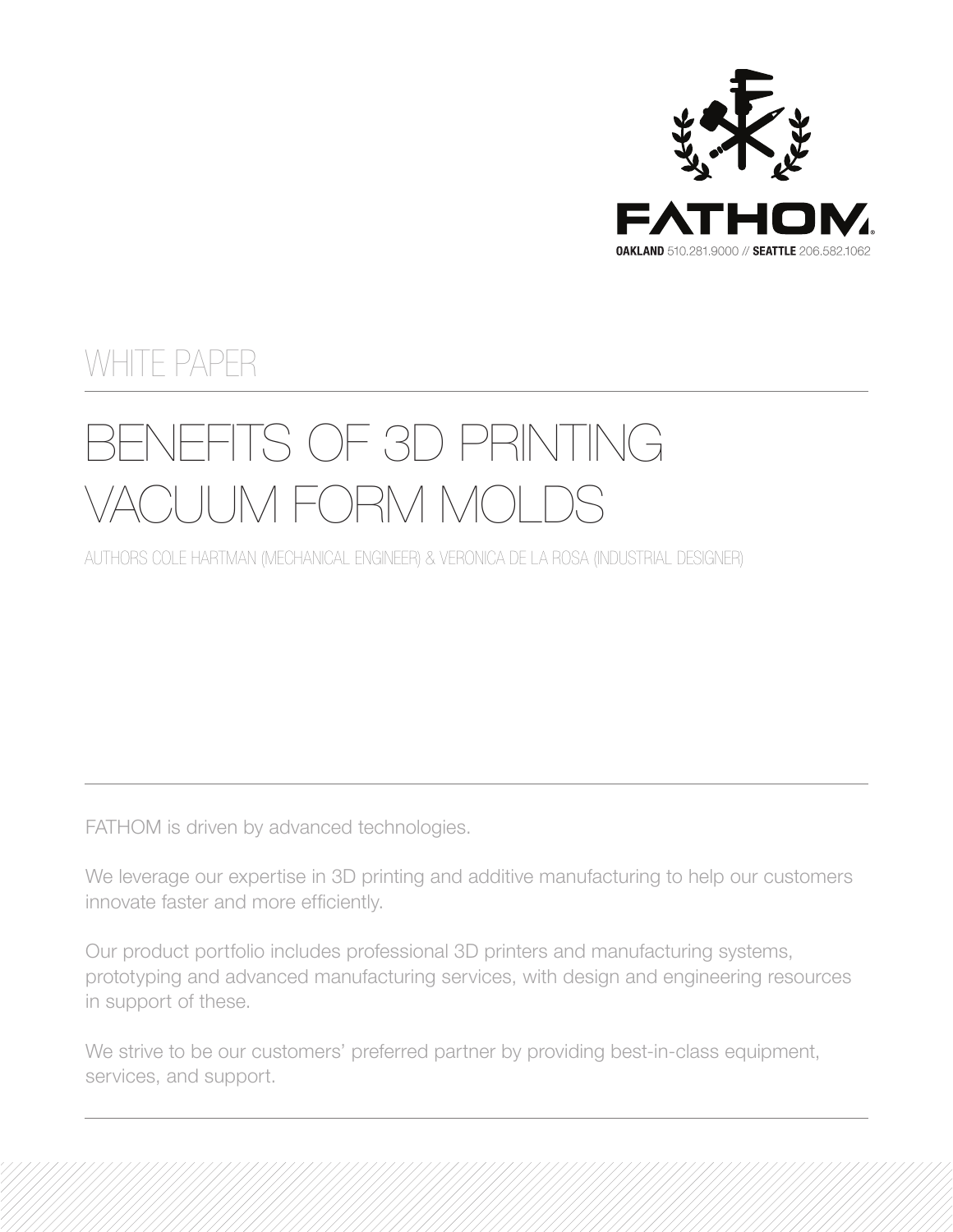# FITS OF 3D PRINTING ACUUM FORM MOLI

# INTRO

Vacuum forming is a versatile and easy to learn process. With affordable 3D printed tooling and a wide variety of applications, it could be the perfect fit for your next prototyping project. Vacuum forming with 3D printed molds is a great way to quickly create 3D parts from plastic sheet material. This document outlines how to take advantage of the unique benefits of Stratasys 3D printers for vacuum forming applications.

### OVERVIEW

During the vacuum forming process a plastic sheet is uniformly heated until an appropriate processing temperature is reached. The sheet is then stretched and forced against the mold's surface by a vacuum, producing a plastic sheet formed to the shape of your mold.



#### PLASTIC MATERIALS

A wide range of plastic sheet materials are compatible with the vacuum forming process.

A few notable materials are:

- ACRYLONITRILE BUTADIENE STYRENE **(ABS)**
- ACRYLIC
- CO-POLYESTER **(PETG)**
- POLYSTYRENE **(PS)**
- POLYCARBONATE **(PC)**
- POLYPROPYLENE **(PP)**
- POLYVINYLCHLORIDE **(PVC)**

Each material has its own unique processing requirements, and some grades may be more suitable than others for your project. Refer to the manufacturer's documentation for specific information on your material. Check your machinery capabilities and material data before investing resources in tool design and printing.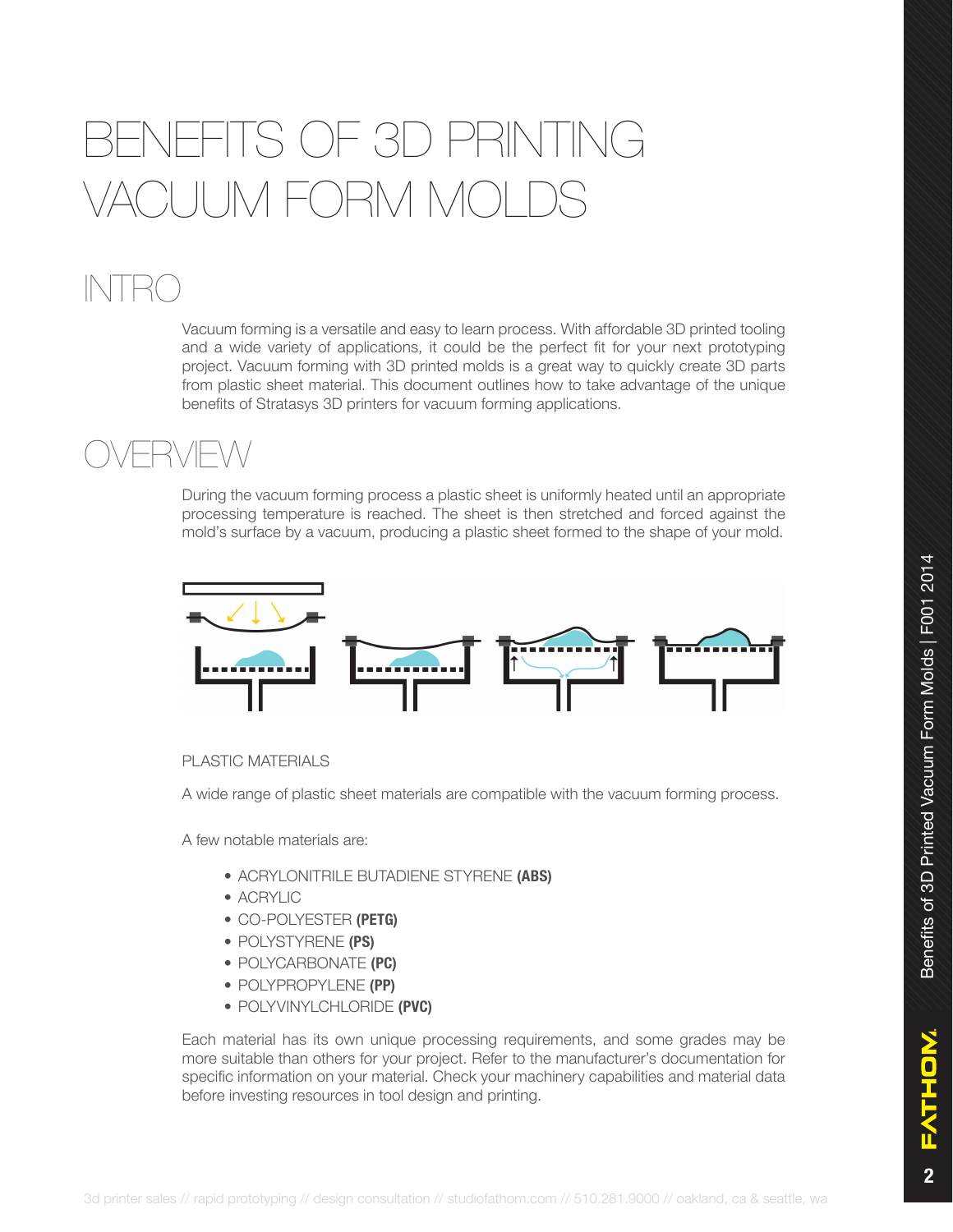## 3D PRINTED VACUUM FORM MOL

FDM (Fused Deposition Modeling) is the most common technology used for creating 3D printed molds for vacuum forming and offers many unique benefits.

FDM allows you to print in various sparse fill densities, giving the molds an inherent porosity that results in a uniform vacuum to be drawn throughout the tool. This can greatly simplify the fabrication of the tool. In addition, FDM machines are capable of printing molds in a variety of durable, heat resistant plastics that prolong the life of the mold.

PolyJet (UV-Cured Photopolymer Jetting) is another common technology used for 3D printing molds. PolyJet-based machines build parts with fine layer resolution, and as a result, produce parts with very smooth surfaces. PolyJet vacuum form molds require little to no post processing and are great for making molds with organic and curvy surfaces. PolyJet molds don't share the porosity of sparse fill FDM molds, but air vents can easily be designed into critical areas of the mold prior to printing, eliminating the labor and potential inconsistency of manual drilling.

Both technologies simplify the tool fabrication, allowing engineers and designers to test multiple tooling strategies concurrently, and shortening the time to produce the first articles of a design. Other additive manufacturing technologies can be considered.

### DESIGN CONSIDERATIONS

**Draft //** Adding draft to the vertical surfaces of a part will help when removing the mold from the newly formed plastic part. Best practice is to use a minimum draft angle of 1°-3° and a draft angle of 5° or more — this greatly helps when releasing the tool from formed parts. Undercuts can be successfully vacuum formed in special cases depending on your part geometry and material thickness.

**Webbing //** Geometries with deep draws and vertical walls are usually at risk for webbing during processing. More draft will help with webbing in these types of geometries.

**Shrink //** Most plastic sheets shrink during the vacuum forming process. Shrinkage rates depend on the type of plastic used and its thickness, but usually range between 0.4% and 0.8%. You can accommodate for shrinkage in the mold design.

**Sharp Corners //** Use a minimum radius of curvature on tool features that is greater than the material thickness of the plastic you will be vacuum forming.

**Venting //** If molds are to be built in PolyJet, design vents to pull vacuum in female molds and in critical areas and recesses of male molds. Smaller diameter holes will be less noticeable on the surface of the formed parts, but size holes large enough that they are not too difficult to remove support from.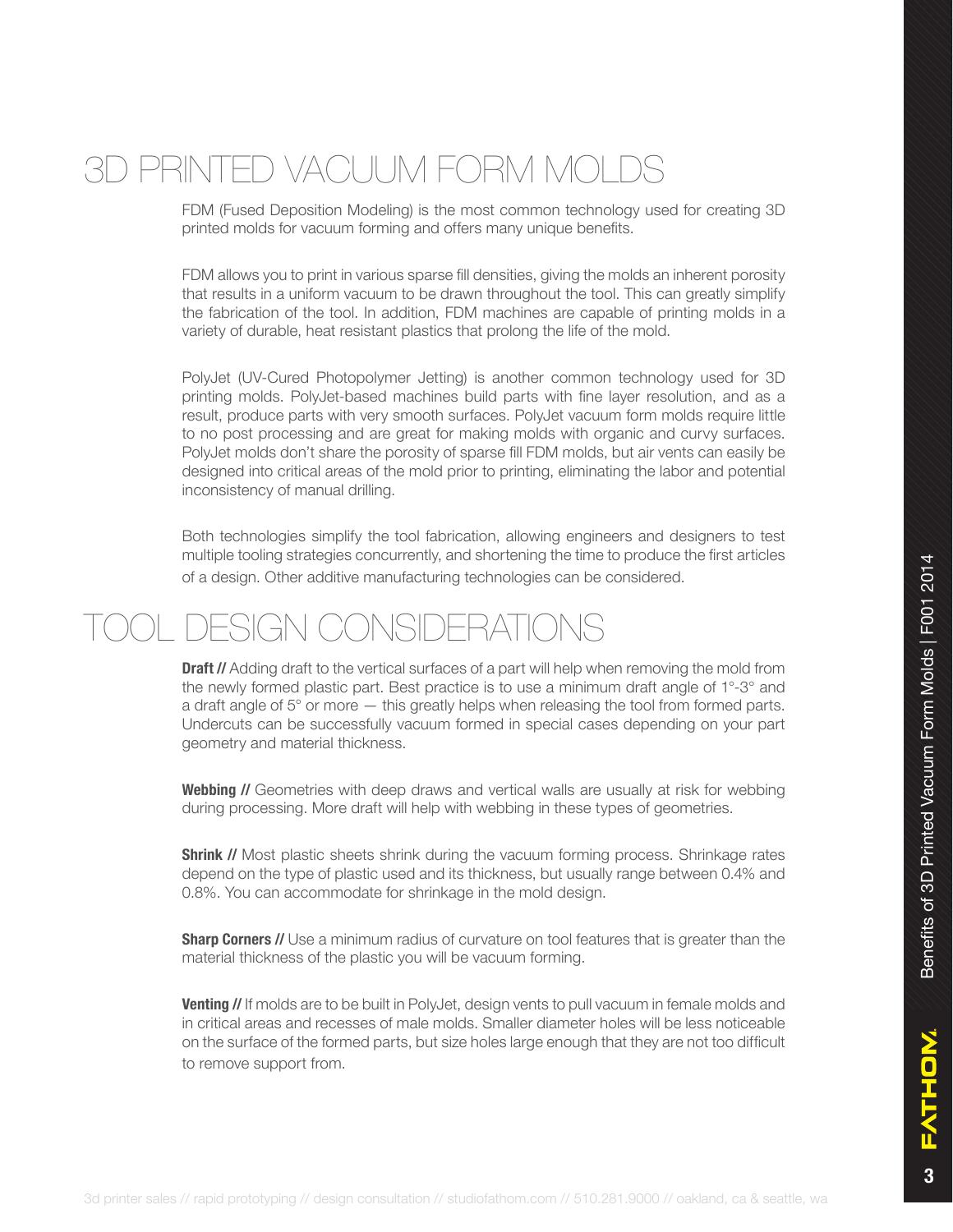# )L PRINTING CONSIDERATIONS

**FDM //** Insight software available on Stratasys' Fortus 3D production systems provides users with a lot of control over raster densities on the interior volume of your mold. The tool paths can even be specified to be built with air gaps throughout the entirety of the part, or you can create custom groups if you wish to vary the porosity throughout the tool. Stratasys printers with Catalyst software can print molds in two different sparse fill densities or solid.

**Tool Finishing //** The plastic sheet used for vacuum forming tends to pick up the texture of the mold. This is especially apparent when using thin or clear plastic sheets. FDM molds will likely need to be sanded to smooth the layer lines on the mold. Start with 120 grit sand paper and use successively finer grits as necessary to meet the surface finish requirements for your application.

### APPLICATIONS

Vacuum forming, and thermoforming (pictured below), is well known for use in packaging applications, but this versatile process has numerous application uses:

- Interior trim panels in automotive and aerospace applications
- Agricultural applications (seed trays and flower tubs)
- Architectural model making and furniture
- Lighting covers, panels, and diffusers
- Consumer electronics enclosures and screen bezels
- Movie and drama props
- Medical equipment enclosures, protective equipment
- Machine guards and safety equipment in manufacturing environments
- Models making in cars, boats, and aircraft
- Packaging, point of purchase, signage applications
- Food, gelatin, and chocolate molds
- Protective cases